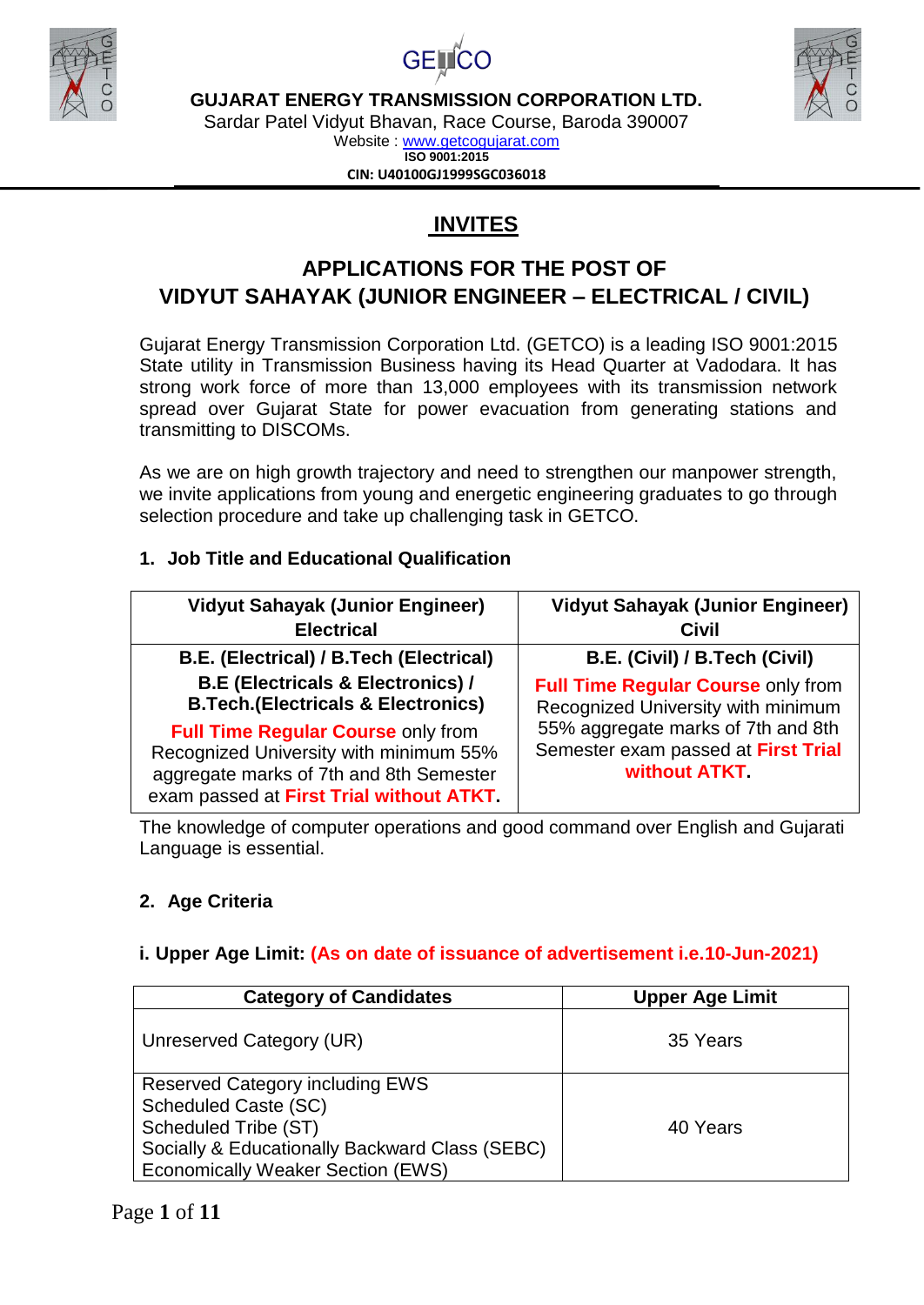





Sardar Patel Vidyut Bhavan, Race Course, Baroda 390007 Website : [www.getcogujarat.com](http://www.getcogujarat.com/)

**ISO 9001:2015 CIN: U40100GJ1999SGC036018**

# **ii. Age Relaxation in upper age limit to other categories shall be as under:**

| <b>Category of Candidates</b>                                                                   | <b>Relaxation</b>                                                                                |
|-------------------------------------------------------------------------------------------------|--------------------------------------------------------------------------------------------------|
| <b>Female Candidates</b>                                                                        | 05 Years                                                                                         |
| Person with Disability (PwD) candidates<br>Suitable disability is mentioned under Clause 2(iii) | 10 Years                                                                                         |
| Dependent of Retired Employee of GETCO                                                          | Up to age of 40 years<br>(Will be Considered<br>only<br>submission<br>οf<br>upon<br>undertaking) |

- Maximum age relaxation in upper age limit shall be considered upto the age of 45 Years.
- The above age criteria are as per the "Yuva Swavlamban Scheme" of Govt. of Gujarat.
- The age relaxation for Ex-Serviceman will be as per the rules of the Government of Gujarat.

## **iii. Suitable disability for PwD category candidates**

| Vidyut Sahayak (Junior Engineer) - Electrical | HH (40-70%),OA,OL,D, LC,<br><b>AAV, SLD</b> |
|-----------------------------------------------|---------------------------------------------|
| Vidyut Sahayak (Junior Engineer) - Civil      | HH (40-70%),OA,OL,D, LC,<br>AAV, SLD        |

- *HH- Hard of Hearing, OA – One Arm, OL – One Leg, D- Dwarfism, LC-Leprosy Cured, AAV – Acid Attack Victim, SLD- Specific Learning Disability*
- *The PwD reservation shall be horizontal reservation.*

## **3. Period of Engagement and Scope of Career Development / Prospects**

The selected candidates shall be appointed initially for a period of 5(Five) years as Vidyut Sahayak (Junior Engineer) and may be considered for appointment to the post of Junior Engineer on regular establishment in the pay scale of ₹45400 – 101200 subject to satisfactory completion of five years as Vidyut Sahayak(Jr. Engineer)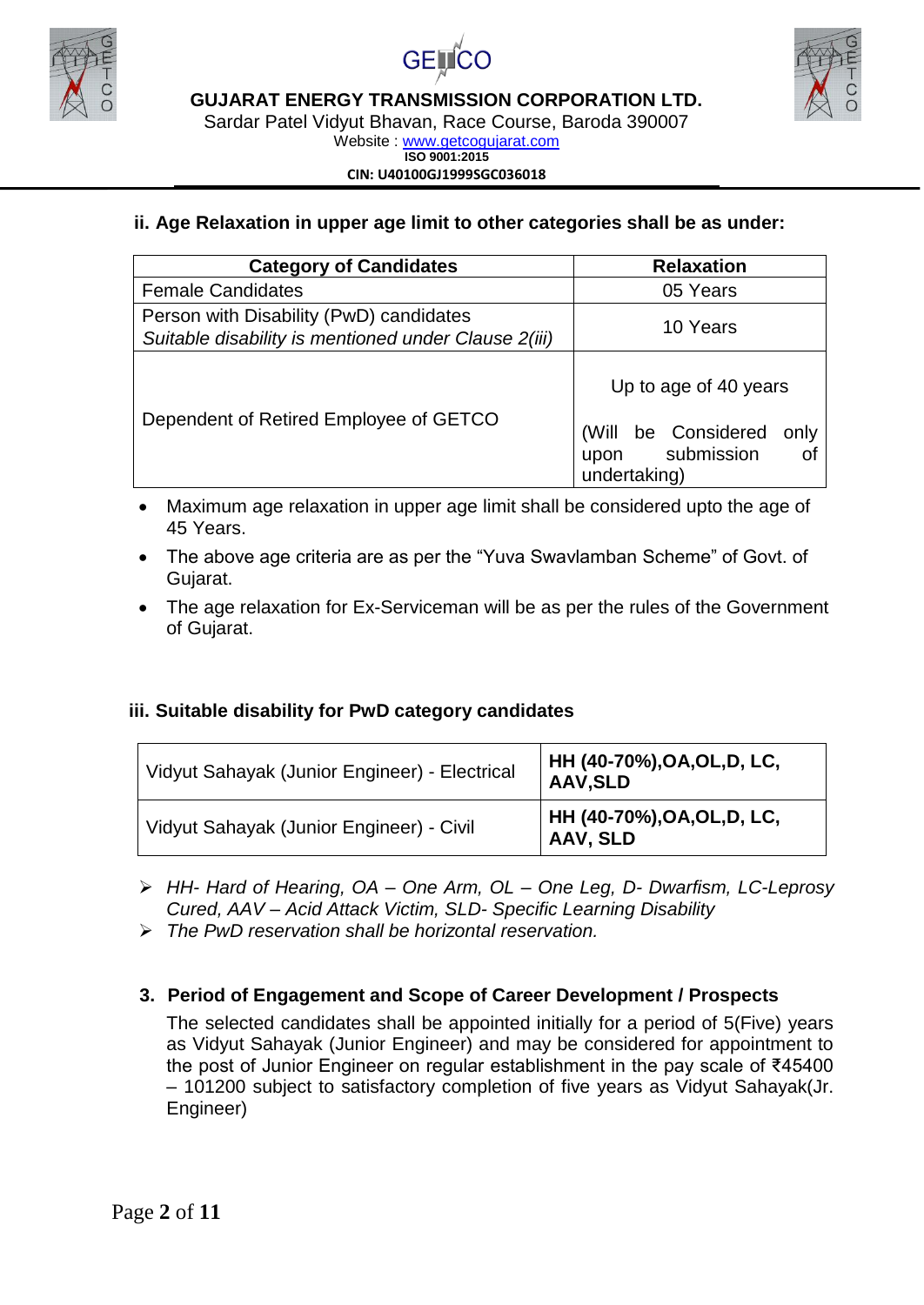





Sardar Patel Vidyut Bhavan, Race Course, Baroda 390007

Website : [www.getcogujarat.com](http://www.getcogujarat.com/) **ISO 9001:2015**

**CIN: U40100GJ1999SGC036018**

| Year                 | <b>Remuneration</b> | <b>Remarks</b>                        |
|----------------------|---------------------|---------------------------------------|
| 1 <sup>st</sup> Year | ₹ 37,000/- p.m.     |                                       |
| 2 <sup>nd</sup> Year | ₹ 39,000/- p.m.     | No other allowances or benefits would |
| 3rd Year             | ₹ 39,000/- p.m.     | be admissible. Reimbursement of TA /  |
| 4 <sup>th</sup> Year | ₹ 39,000/- p.m.     | DA as per GSO:333 Dtd.03.02.2003.     |
| 5 <sup>th</sup> Year | ₹ 39,000/- p.m.     |                                       |

# **4. Fixed Remuneration per month**

### **5. Vacancies:**

At present there are **300** clear vacancies in the category of VSJE (Electrical) and **52** clear vacancies in the category of VSJE(Civil). However, in future more vacancies are likely to occur till one year from the date of publishing of result due to promotion, retirement etc. The clear vacancies are likely to be filled-up in the following manner as per roster rules.

| <b>SC</b><br><b>VSJE</b>                 |    | <b>ST</b> |    | <b>SEBC</b> |    | <b>EWS</b> |    | <b>UR</b> |    | <b>PwD</b> |   |
|------------------------------------------|----|-----------|----|-------------|----|------------|----|-----------|----|------------|---|
| (Electrical &<br>Civil)<br>combined      | M  | F         | M  | F           | M  | F          | M  | F         | Μ  | F          |   |
| Carried<br>forwarded as<br>on 01.01.2021 | 8  | 4         | 6  | 3           | 39 | 20         | 0  | 0         |    | 0          | 0 |
| New vacancies                            | 13 | 6         | 27 | 13          | 49 | 24         | 18 | 9         | 75 | 38         | 8 |

- The vacancies as per roster may vary depending upon the actual requirement. The vacancies as per roster are subject to retirement, promotion to higher cadre, new sanction of post, resignation, separation for any other account, compassionate appointment etc.
- The deficit in EWS Category is initial deficit.
- State Government policy for reservation of women shall be followed. The woman reservation and PwD reservation shall be horizontal reservation.
- State Government Domicile Policy shall be followed.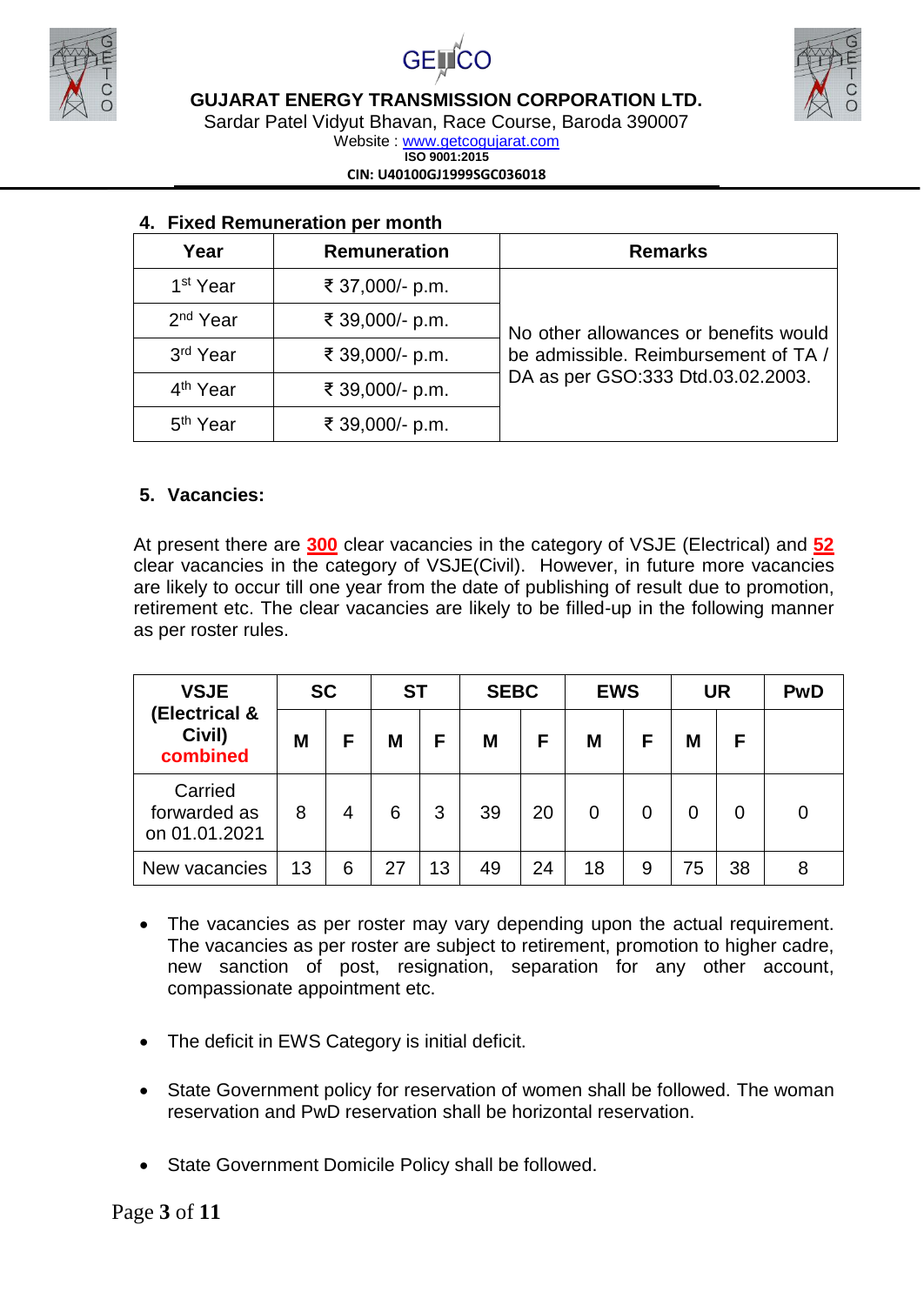





Sardar Patel Vidyut Bhavan, Race Course, Baroda 390007

Website : [www.getcogujarat.com](http://www.getcogujarat.com/) **ISO 9001:2015 CIN: U40100GJ1999SGC036018**

 For PwD (Person with Disability) category candidates, if categorywise candidates are not available then PwD vacancies can be filled-in by interchangeability from available PwD candidates as per merit. Candidates having minimum 40% disability shall only be considered in PwD categories stated above as per rules.

# **6. Application Fees (Non Refundable):**

| Category                  | <b>Application Fees payable</b>                  |
|---------------------------|--------------------------------------------------|
| UR, SEBC & EWS candidates | ₹ 500/-(Five Hundred only) inclusive of GST      |
| SC & ST candidates        | ₹ 250/-(Two Hundred Fifty only) inclusive of GST |

- If PwD candidate belongs to SC or ST category and fulfills the criteria, fees payable shall be ₹250/- (Two Hundred Fifty).
- Application fees will be accepted through online mode only. Any other mode of payment i.e.Demand Draft, Money Order, Cheque, Postal Order, Cash etc. is not acceptable.
- Bank Charges shall be borne by the candidate.
- Application fees once paid shall not be refunded or shall not be adjusted in any subsequent recruitment process, under any circumstances.

# **7. General Terms and Conditions**

## **A. Online Application**

- 1. Candidates are required to submit **ONLINE Application** only, compulsorily through [www.getcogujarat.com.](http://www.getcogujarat.com/) The candidates shall have to generate Registration ID online by filling-up the online Application Form. The candidates should retain the printout of Registration Form and the same shall be required at all stages during recruitment process.
- 2. The candidates shortlisted for online test on the basis of their "online applications" are NOT required to submit any document/certificate at present. The self-attested photocopies of all the relevant original documents / certificates shall be required to be submitted by the candidates as and when asked at the time of verification of original documents / certificates at appropriate stage.
- 3. Mere submission of application does not guarantee the adequacy of candidature for being considered for further selection process.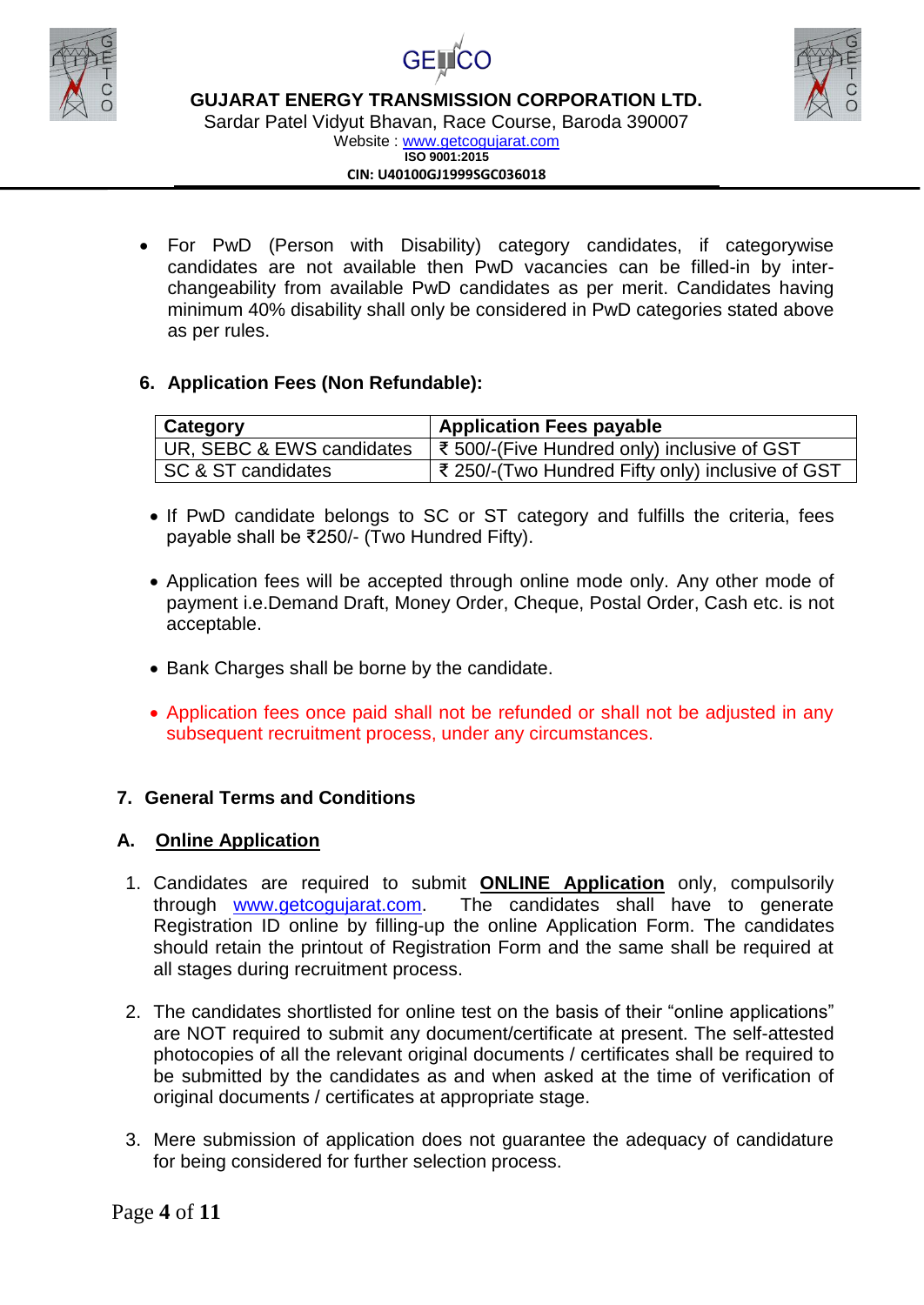





Sardar Patel Vidyut Bhavan, Race Course, Baroda 390007 Website : [www.getcogujarat.com](http://www.getcogujarat.com/)

#### **ISO 9001:2015 CIN: U40100GJ1999SGC036018**

- 4. Since the shortlisting and further process shall be purely on the basis of details submitted by the candidates in online application form, the candidates must fully ensure that they fulfill the requisite criteria and all the details are filled-up correctly in every respect and nothing should be concealed or withheld by them. If any information furnished is found false at any time, his/her candidature/appointment shall be cancelled without any notice.
- 5. The persons who are convicted in any court of law are not eligible to apply as per rules.
- 6. The link for online application will be put up on GETCO website on 18.06.2021. and the link will remain open for 21 days from the date of opening of link. The candidates are requested to regularly check the GETCO website for updates.

### **B. Online Exam and Result**

- 1. The exam will be conducted by online mode only considering the number of candidates registered. The details of syllabus for online exam is given in Clause – C.
- 2. The question paper for the online exam shall be consisting of 100 Multiple Choice Questions and the paper shall be of 100 marks. There shall be negative marking system and  $\frac{1}{4}$  th mark for each wrong answer shall be deducted to arrive at total marks scored. **The question paper will be in English Language only**.
- 3. If applications are received in large number, the examination will be held in multiple batches / sessions and candidates' scores shall be normalized as per Normalization formula given herewith on the last page.
- 4. After completion of online exam, the provisional Answer Key will be published. The candidates can view provisional Answer Key and in case of any objection the same can be raised on payment of fees within prescribed time on publishing the same. This will also be through online mode only.
- 5. The objections, if any, so received will be put up before the subject experts for review. Upon completion of above, the result and final answer key will be published on Company's website.
- 6. The Management reserves the right to short-list, select and reject any candidate for online exam as the case may be for selection.

### **C. Syllabus for online exam**

The tentative syllabus for the online exam will be including but not limited to the following topics/areas and emphasis could differ.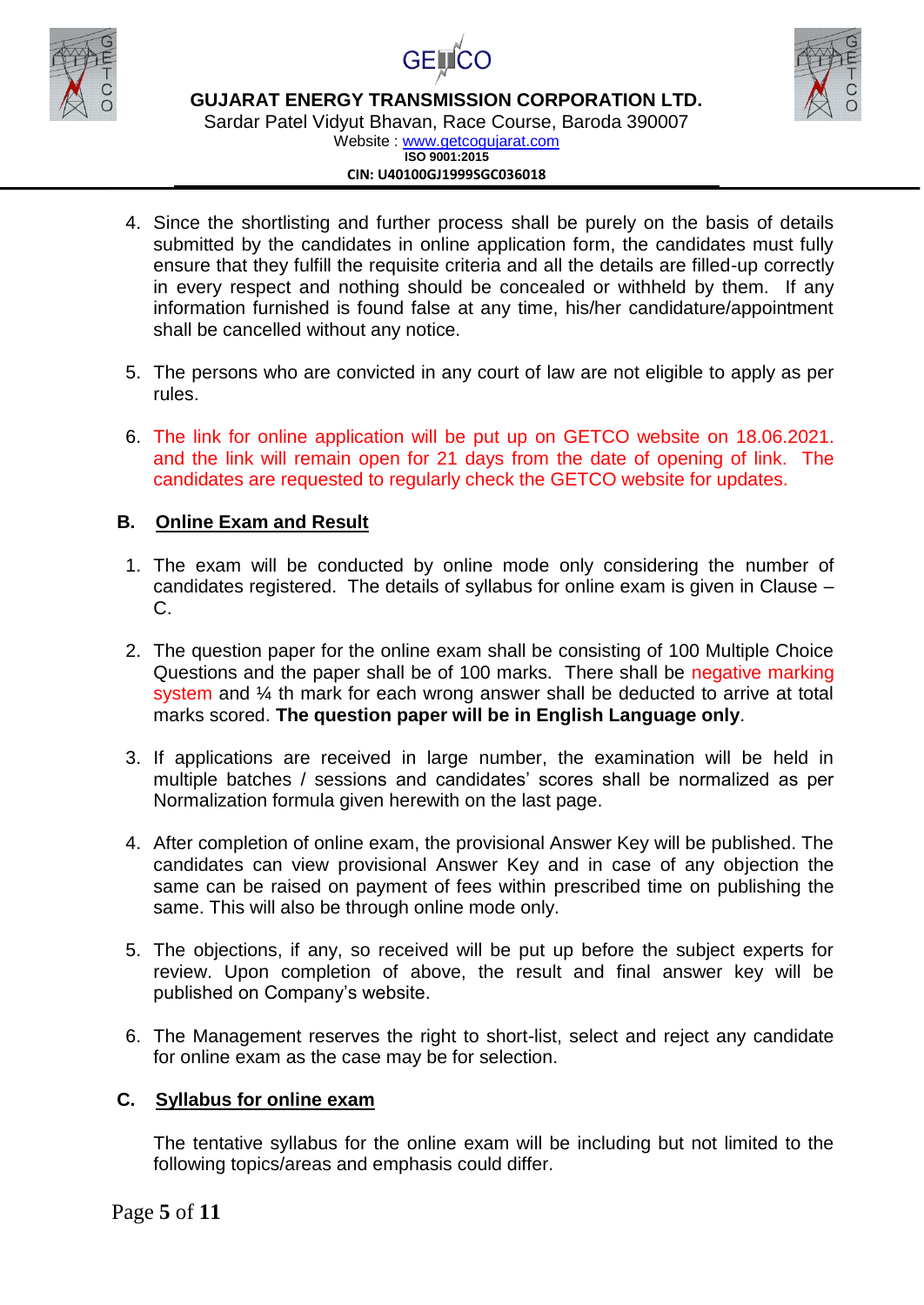





Sardar Patel Vidyut Bhavan, Race Course, Baroda 390007

Website : [www.getcogujarat.com](http://www.getcogujarat.com/) **ISO 9001:2015**

**CIN: U40100GJ1999SGC036018**

| <b>VSJE(Electrical)</b>                                                                                                                                                                                                                                                                                                                                                                                                                                                                                                                                                                                                                                                                                                   | <b>VSJE(Civil)</b>                                                                                                                                                                                                                                                                                                                                                                                                                                                                                                                                                                                                                                                                                                                          |
|---------------------------------------------------------------------------------------------------------------------------------------------------------------------------------------------------------------------------------------------------------------------------------------------------------------------------------------------------------------------------------------------------------------------------------------------------------------------------------------------------------------------------------------------------------------------------------------------------------------------------------------------------------------------------------------------------------------------------|---------------------------------------------------------------------------------------------------------------------------------------------------------------------------------------------------------------------------------------------------------------------------------------------------------------------------------------------------------------------------------------------------------------------------------------------------------------------------------------------------------------------------------------------------------------------------------------------------------------------------------------------------------------------------------------------------------------------------------------------|
| Section - I: General Knowledge (10%)<br>Section - II: English Knowledge (10%)<br>Section - III: Electrical Engineering (60%)<br>Section - IV: Computer Knowledge (10%)<br>Section - V: Gujarati Language & Grammar (10%)<br>Total - 100 Marks<br>Section – III including the topics like<br><b>Basics of Electrical Engineering</b><br>➤<br>Power System Planning, Design<br>➤<br>and<br>Engineering<br>AC<br>and<br>DC Extra<br>Voltage<br>⋗<br>High<br><b>Transmission &amp; Network</b><br>Sub-Station<br>Transmission<br>➤<br>Lines<br>and<br>Design and Equipments.<br><b>Electrical Material</b><br>⋗<br>DC Battery System<br>⋗<br>Relay and Protections System<br>➤<br>SCADA and Latest Electrical Equipments<br>➤ | Section - I: General Knowledge (10%)<br>Section - II: English Knowledge (10%)<br>Section - III: Civil Engineering (60%)<br>Section - IV: Computer Knowledge (10%)<br>Section - V: Gujarati Language & Grammar (10%)<br>Total - 100 Marks<br>Section – III including the topics like<br><b>Basics of Civil Engineering</b><br>➤<br>Soil Mechanics<br>➤<br>Designs and Constructions of Buildings<br>$\blacktriangleright$<br>which includes RCC Raft Foundation / Pile<br>Foundation<br><b>Building and Steel Super Structures</b><br>➤<br>Design of Buildings<br>➤<br>Water Supply System and<br>Drainage<br><b>Systems</b><br>Construction<br>of Transmission<br>$\triangleright$<br>Tower<br><b>Foundations and Transmission Colonies</b> |
| and Smart Grid Technology                                                                                                                                                                                                                                                                                                                                                                                                                                                                                                                                                                                                                                                                                                 | Knowledge<br>of<br>Information<br>≻<br>Basic                                                                                                                                                                                                                                                                                                                                                                                                                                                                                                                                                                                                                                                                                                |
| Renewable Energy (Solar, Wind etc.)<br>⋗<br>Capacitors, Reactors, Reactive Power<br>≻                                                                                                                                                                                                                                                                                                                                                                                                                                                                                                                                                                                                                                     | Technology                                                                                                                                                                                                                                                                                                                                                                                                                                                                                                                                                                                                                                                                                                                                  |
| Basic Knowledge<br>of<br>Information<br>⋗<br>Technology etc pertaining to Transmission<br>Wing<br>"The question paper will be in Fnglish Language only"                                                                                                                                                                                                                                                                                                                                                                                                                                                                                                                                                                   |                                                                                                                                                                                                                                                                                                                                                                                                                                                                                                                                                                                                                                                                                                                                             |

 $\mathop{\mathsf{supp}}\nolimits \mathop{\mathsf{supp}}\nolimits \mathop{\mathsf{supp}}\nolimits \mathop{\mathsf{supp}}\nolimits \mathop{\mathsf{supp}}\nolimits \mathop{\mathsf{supp}}\nolimits \mathop{\mathsf{supp}}\nolimits \mathop{\mathsf{supp}}\nolimits \mathop{\mathsf{supp}}\nolimits \mathop{\mathsf{supp}}\nolimits \mathop{\mathsf{supp}}\nolimits \mathop{\mathsf{supp}}\nolimits \mathop{\mathsf{supp}}\nolimits \mathop{\mathsf{supp}}\nolimits \mathop{\mathsf{supp}}\nolimits \mathop{\mathsf{supp}}\$ 

### **D. Selection**

- 1. As per GSO-3 Dtd.19.01.2015 and subsequent amendments thereof, in online examination the minimum eligibility cut-off marks for selection will be 50 for Unreserved category candidates and 45 marks for reserved category candidates. If online exam is held in multiple batches / sessions, the marks shall be considered after normalization as per the normalization formula given herewith on the last page. The normalized score will be considered upto two decimals in case of fraction. The selection will be made purely on the basis of merit considering available vacancies and reservation rules.
- 2. 5% marks (of secured marks in online test / normalized score in case of multiple batches) over and above actual marks secured shall be added for widow female candidates. The widow female candidate, if remarried shall not be given advantage of grace of 5 % marks. Further, the widow female candidates shall categorically state so and inform if they are remarried with necessary documentary proofs.
- 3. While preparing selection list, if two or more candidates are found with equal score, the selection will be in the following manner: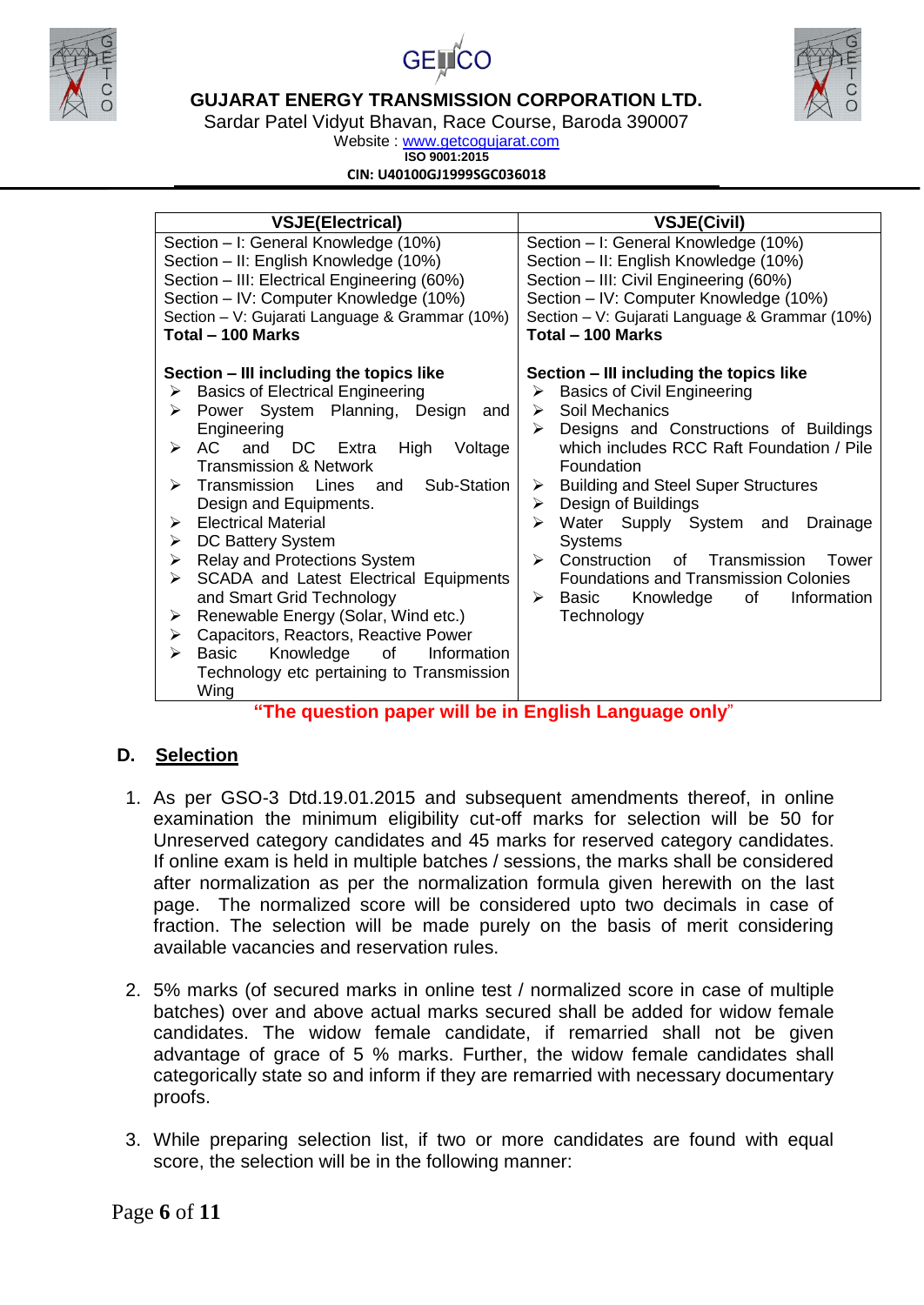





Sardar Patel Vidyut Bhavan, Race Course, Baroda 390007

Website : [www.getcogujarat.com](http://www.getcogujarat.com/) **ISO 9001:2015 CIN: U40100GJ1999SGC036018**

- i) They will be kept in merit according to their date of birth i.e. the elder will be kept in priority to younger. Candidates of Gujarat domicile will be given priority over non-domicile candidates irrespective of date of birth/age.
- ii) In case the date of birth is also found same, then the candidate securing higher percentage in final year (last two semesters) shall be considered above the candidate securing lower percentage in final year (last two semesters).
- iii) In case all the above three factors are same i.e. equal score, equal date of birth and equal percentage in final year (last two semesters), the alphabetical sequence of the name of the candidate starting from A will be considered.
- 4. The selection list as and when required as per the vacancy and roster position shall be drawn from the result published. The result published shall be valid for a period of one year from the date of publication.
- 5. The Management reserves the right to cancel the selection list at any time at its sole discretion, without assigning any reasons thereof.
- 6. The selection for the above posts shall be on the basis of marks obtained in online exam and subject to reservation rules and successful document verification. Mere appearance of name in the selection list does not confer any right of appointment and the actual appointment will depend upon the availability of vacancies and roster position, successful document verification and medical fitness.

## **E. Other Conditions**

- 1. The candidates who have been given grades in their result (Graduation) shall have to submit a certificate issued by their University / Institute specifying percentage equivalent to the grades obtained by them alongwith decimals.
- 2. SEBC category candidates who fulfills the qualification and age criteria shall have to submit valid Non-Creamy Layer Certificate in Gujarati – **પરિરિષ્ટ - ક** or **પરિરિષ્ટ - ૪** and EWS category candidates shall have to submit valid Income and Assets Certificate as per Resolution No.E.W.S./122019/45903/A Dtd.23.01.2019 & Dtd.25.01.2019 in prescribed format (in English **Annexure-KH** or in Gujarati **પરિરિષ્ટ** – **ગ**) issued by the Competent Authority of Gujarat State. The above certificates should be valid as on the date of application as well as on the date of document verification, if selected.
- 3. The selected candidates of ST category will be given appointment against the post of ST only after the process of verification of caste certificate is completed by the scrutiny committee/competent authority of Tribal Development Department as per the Govt. Resolution No. CRR-102018-461239-G-2 Dtd. 22/10/2018 of GAD, GoG.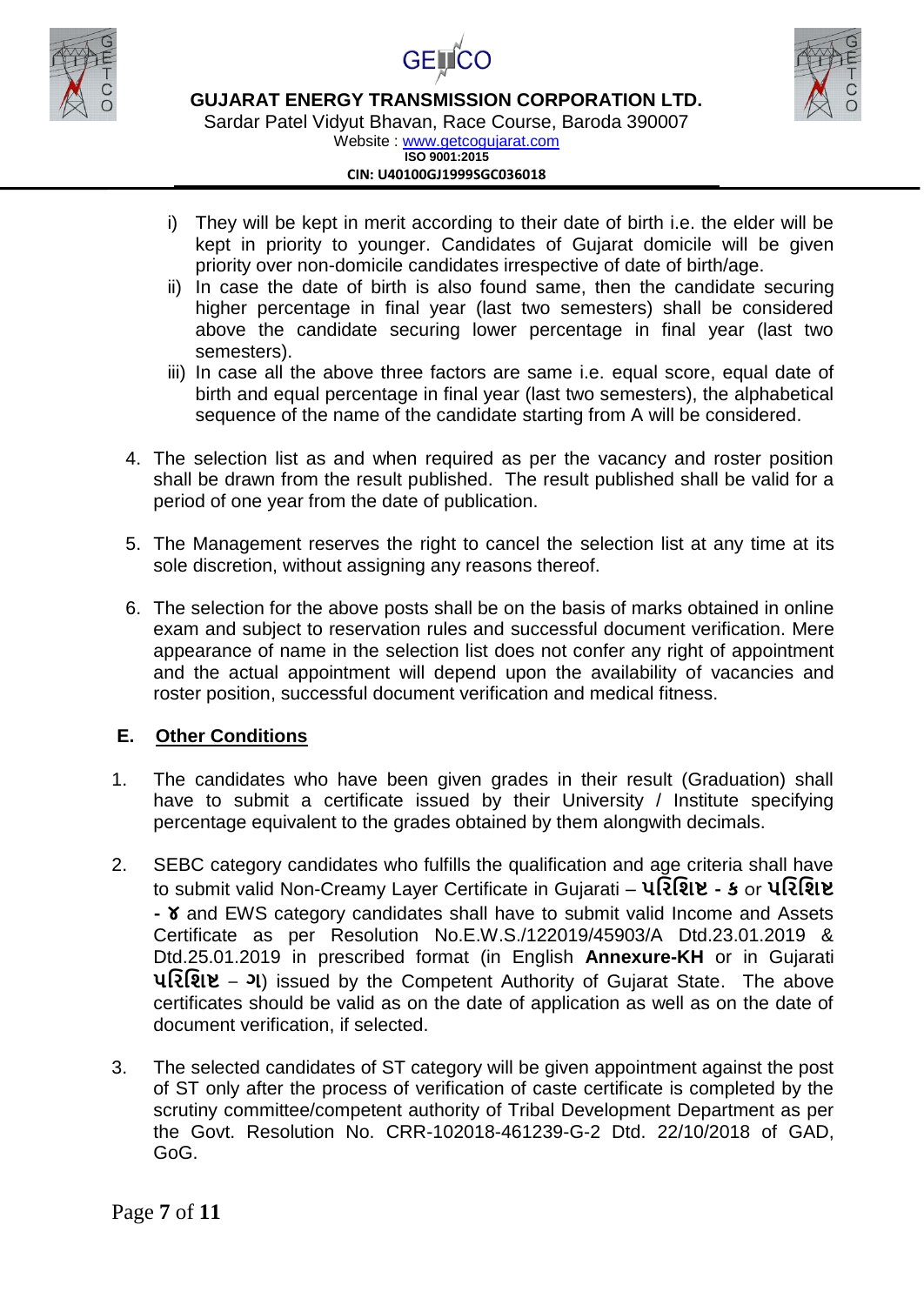





Sardar Patel Vidyut Bhavan, Race Course, Baroda 390007 Website : [www.getcogujarat.com](http://www.getcogujarat.com/)

**ISO 9001:2015 CIN: U40100GJ1999SGC036018**

- 4. The PwD (Person with Disability) candidates shall have to submit Certificate of Civil Surgeon indicating the nature and existing percentage of disability. Their applications will be considered as per rules of the Company.
- 5. As per Gujarat State Labour & Employment Deptt. GR Dtd.31.03.1995, minimum 85% of representation will be of Gujarat domicile candidates. The candidate shall have to submit the Domicile Certificate of Gujarat State if he/she claims appointment as Gujarat Domicile. The candidates shall be required to submit a copy of Domicile Certificate of Gujarat State at the time of document verification alongwith original for verification, if selected.
- 6. The full name of the candidate including middle name and surname and caste as per online application should exactly match (with spelling) with the name as per original documents/certificates. In case of name or caste differs due to marriage or other reason in documents/certificates, a copy of Official Gazette for change of name or caste and affidavit on stamp paper duly notarized shall be required to be submitted by the candidate at the time of document verification, failing which, the candidature will be rejected.
- 7. The candidates working in Government / Semi Government or PSU Organization shall have to produce "**NO OBJECTION CERTIFICATE**" from the concerned organization at the time of document verification, failing which, their candidature will be rejected.
- 8. If the selected candidate is working in any company or organization, he/she shall have to produce relieving letter from the previous employer at the time of resuming his/her duty, failing which, his/her appointment order shall stand cancelled.
- 9. Filling up of the posts is at the discretion of Management based on suitability of candidates. The decision of management in all matters relating to eligibility, acceptance or rejection of the application made shall be final and management will not entertain any enquiry or correspondence in this regard.
- 10. The vacancies shall arise throughout the year and the appointment is subject to requirement as per roster points applicable from time to time during the year.
- 11. On appointment, the candidates shall be posted anywhere under the jurisdiction of GETCO. In case of female candidates, five choice places shall be obtained as per rules and depending upon vacancies they may be posted at one of the choice places in the descending order. However, this will not be a matter of right.
- 12. The posts of Vidyut Sahayak (Jr. Engineer) Electrical & Civil are transferable anywhere under the jurisdictions of GETCO.
- 13. Caste Certificate for Reserved Category (SC/ST/SEBC) of only Gujarat State will be considered.

Page **8** of **11**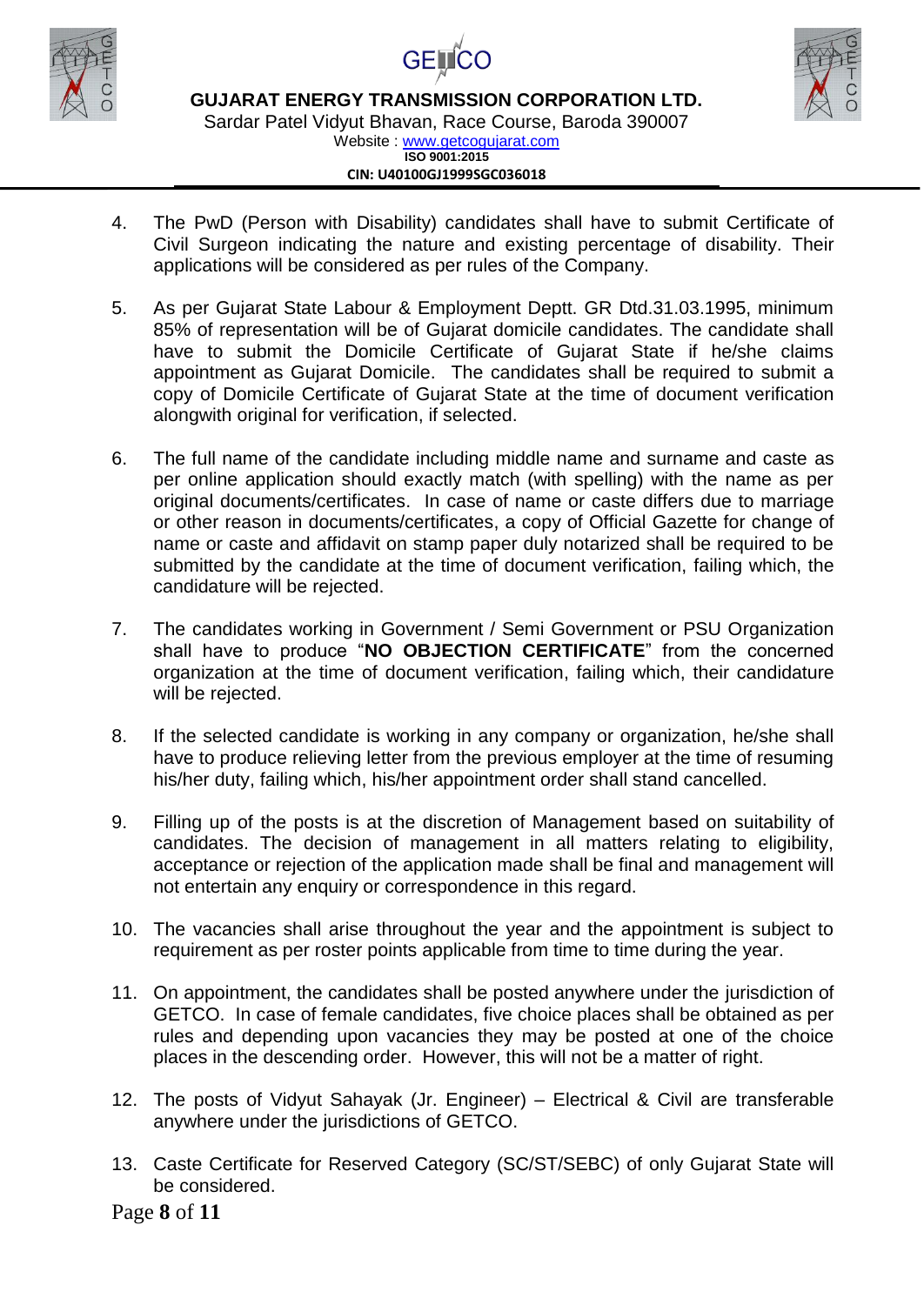





Sardar Patel Vidyut Bhavan, Race Course, Baroda 390007

Website : [www.getcogujarat.com](http://www.getcogujarat.com/) **ISO 9001:2015 CIN: U40100GJ1999SGC036018**

- 14. Canvassing in any form shall debar the candidate from selection.
- 15. No any travelling fare will be paid to any candidate for attending the online exam / document verification as the case may be.
- 16. In case of selection, the candidate will have to fulfill the requisite physical fitness standards as per Company's rules.
- 17. Any amendment by the Company in regard to fixed remuneration, tenure, payscale, service rules and other terms and conditions in future shall be part of above recruitment process and shall be binding on the candidates.
- 18. The candidates are requested to visit the website [www.getcogujarat.com](http://www.getcogujarat.com/) for regular updates / notices related to the recruitment process. The Company does not owe any responsibility in this regard, if he/she fails to note latest updates and no claim shall be entertained.
- 19. All the requisite documents/certificates of selected candidates shall be verified at appropriate stage and if found not fulfilling any criteria, his/her candidature shall be cancelled immediately and his/her of shortlisting in selection list shall not be a ground for claiming appointment.
- 20. Any application seeking information, even under RTI, shall not be entertained till the completion of the entire recruitment process.

### **8. Help Desk**

| <b>Contact No.</b> | <b>Email</b>              |
|--------------------|---------------------------|
| $022 - 62507720$   | recruit.getco@gebmail.com |

*Timing for enquiry will be on all working days during 09.00 am to 6.00 pm only.*

### **Dy. General Manager & HoD(HR)**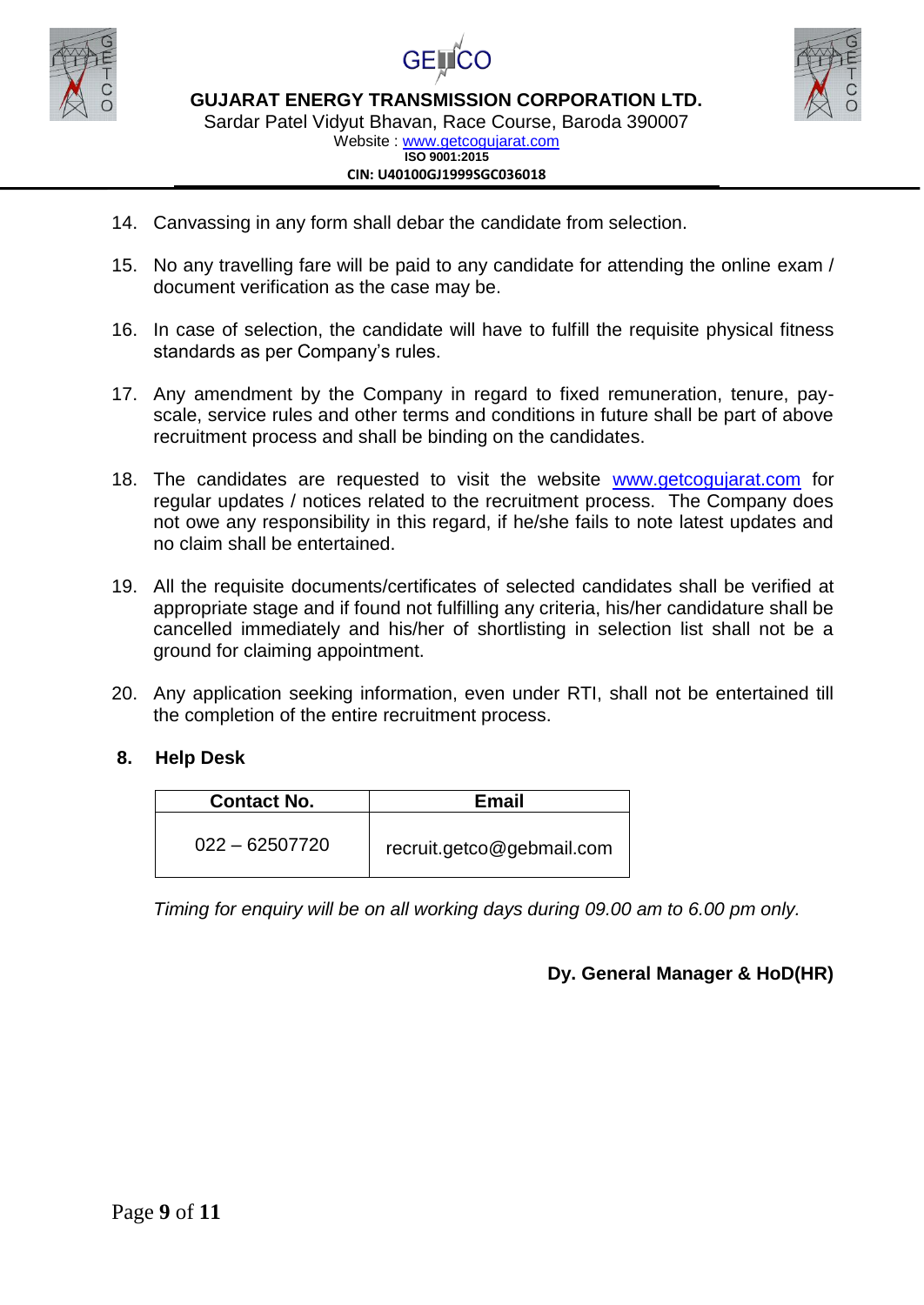





Sardar Patel Vidyut Bhavan, Race Course, Baroda 390007

Website : [www.getcogujarat.com](http://www.getcogujarat.com/) **ISO 9001:2015 CIN: U40100GJ1999SGC036018**

### **Documents to be submitted as and when asked by the Company (After online exam)**

- 1. Online Application / Registration Form alongwith two recent passport size photographs. One photograph should be affixed on the space provided on the application form. No stapler pin should be used for affixing the photograph.
- 2. Self-Attested copy of the following:
	- i. School Leaving Certificate
	- ii. Marksheets of Final Year or last two semesters of B.E./ B.Tech. (Electrical/Civil) issued by the college/university.
	- iii. Degree Certificate
	- iv. Certificate from the Institute/University mentioning percentage marks obtained, in case of grading system.
	- v. Caste (SC/ST/SEBC) Certificate issued by the competent authority of Gujarat State.
	- vi. Valid EWS Certificate in prescribed form as per GR Dtd.25.01.2019 of Gujarat State in case of EWS category candidates.
	- vii. Valid Non-Creamy Layer Certificate in case of SEBC Category candidates.
	- viii. Domicile Certificate in case of candidate belongs to Gujarat State. Domicile certificate of other state will not be considered.
	- ix. Valid Disability Certificate of Civil Surgeon showing nature and percentage of disability in case of PwD candidates
	- x. Identity Proof (Voter ID / PAN Card / Aadhar Card / Driving Licence etc.) Any One
	- xi. Necessary certificate in case of Ex-Serviceman.
- 3. In case of Dependent of Retired Employee of GETCO, Relieving Order or Certificate issued to the employee should be attached.
- 4. In case of widow applicants, death certificate of the husband and an undertaking to the effect that the applicant has not re-married.
- 5. "No Objection Certificate" from Government / Semi Government / PSU Organizations where the candidate is employed at the time of selection and during subsequent period prior to joining.
- 6. Any Other document / certificate as required.